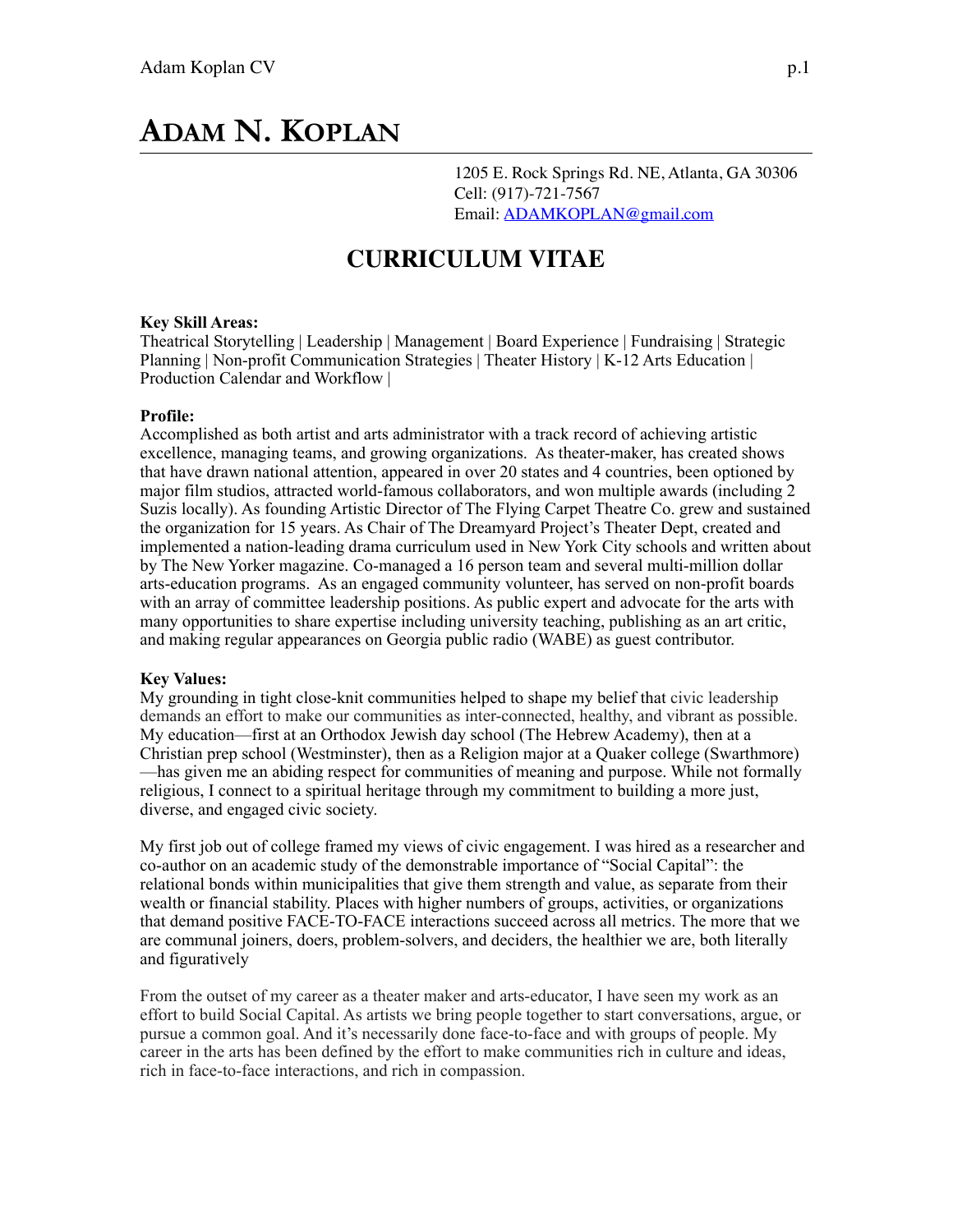# **ARTISTIC MANAGEMENT AND ADMINISTRATION**

**Director and Founder**, *The Flying Carpet Theater Company*, New York City, NY Led company from inception and through incorporation process. Oversaw creation of fourteen work-premieres, from incubation to full production. Raised and managed operating budget that is currently over \$185K annually. Coordinated four European tours, five national tours. Negotiated agreements with producing partners and presenters over co-productions and tours. Budgeted 14 shows in coordination with production managers. Hired staff, designers, and casts.

# **(1997 - 1999), (2002 - Present)**

**Performance Department Chair and Coach,** The Dreamyard Project, New York, NY Developed and ran monthly professional development sessions for the staff of Dreamyard's dozen theatre, dance, and music teaching artists. Observed and coached colleagues on their teaching practice. Oversaw creation of department-wide curriculum to be implemented by all theatre teaching artists every school year. Innovations, including staff-wide use of common curriculum for the first four classes of the academic year, still in use across 15 years. Created rubrics and assessments for staff. Curated and produced student work festivals at The Public Theater, Lehman College, The Juilliard School, The French Institute Alliance Française. Hired staff, conducted regular reviews, and managed personnel issues.

#### **(September 2006-2014)**

**DOE Theater Blueprint Training Facilitator,** NYC Department of Education New York, NY With cohort of leaders in primary and secondary theater education, created and implemented a series of trainings to support NY public school drama teachers to better use "The Blueprint for Theater"- a series of citywide standards and benchmarks.

#### **(September 2007-June 2010)**

**Arts Program Coordinator,** *Marble Hill School for International Studies***,** New York, NY Managed teaching-artists' yearlong residencies at NewYork Public High School. Coordinated ongoing staff development. Served as a liaison between school and The Dreamyard Project, its arts partner. Co-wrote and co-managed a \$50K grant from the Center for Arts Education. **(June 2002 – September 2007)** 

**Production Office Associate,** *University of Washington School of Drama,* Seattle, WA Coordinated undergraduate student labor for Drama Department. Supervised maintenance of theater spaces within School of Drama.

#### **(November 2000 - June 2001)**

**Publicity Associate,** *University of Washington School of Drama,* Seattle, WA Designed, wrote, and distributed publicity materials for all School of Drama events. Edited *Folio*, the School of Drama's quarterly magazine.

#### **(November 1999 - June 2000)**

**Producer of Niño Nada,** *Todo Con Nada*, New York, NY Organized children's theater festival. Sought six companies for participation. Negotiated contracts. Oversaw marketing campaign with publicists. Festival shows had four *New York Times* raves and sold out most performances.

**(April – August 1999)** 

**Directing Resident**, *Playwrights Horizons Theater*, New York, NY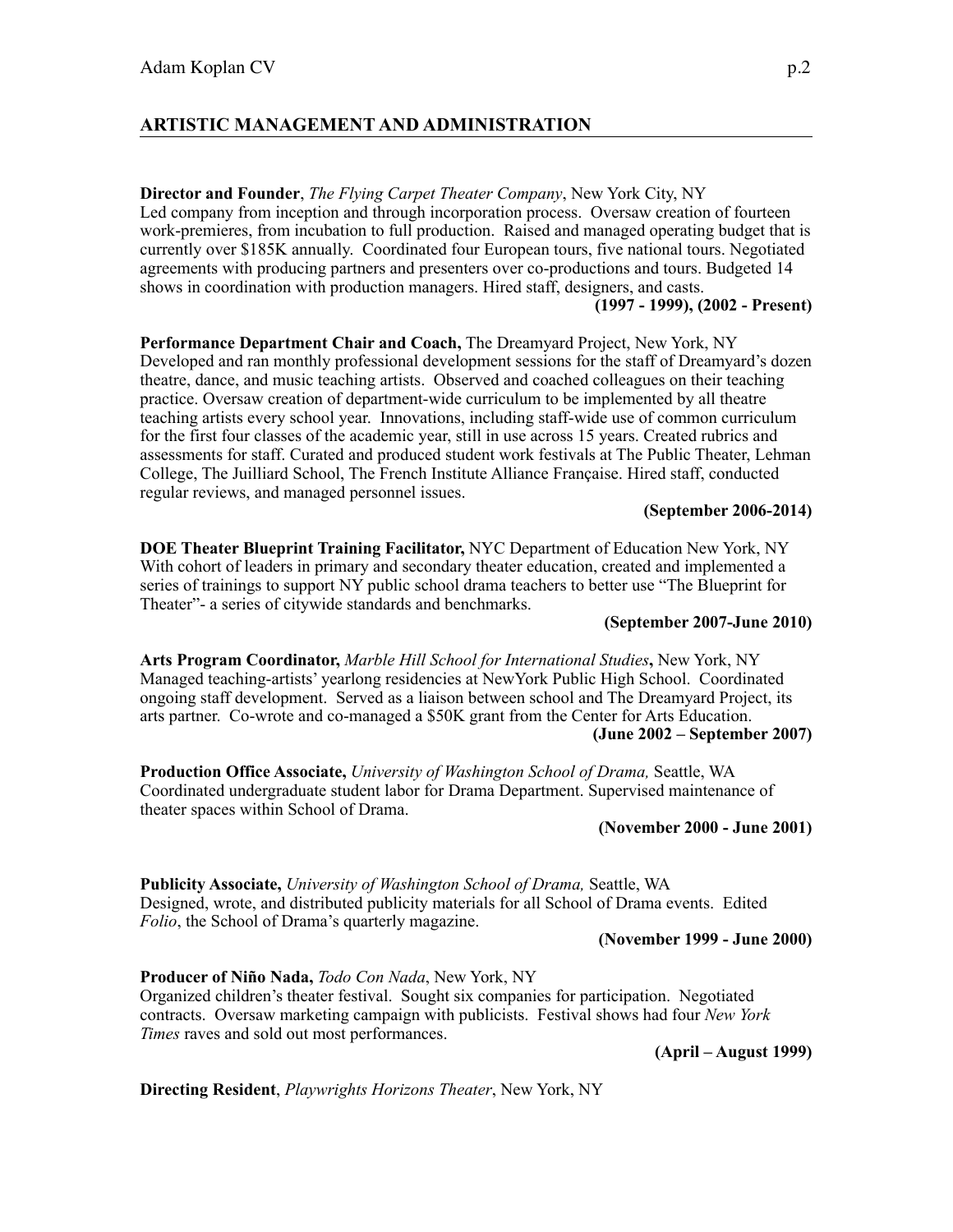Assisted directors David Petrarca on *The Water Children*, Gloria Muzio on *Gun-Shy*, and David Warren on *From Above* throughout rehearsal process on all aspects of production. Served as liaison between Playwrights Horizons' administration and the director, arranged and directed photo calls, and took director's notes during previews.

#### **(September 1997 - June 1998)**

**Assistant to Literary Manager**, *People's Light and Theater Company,* Malvern, PA Aided dramaturg, Lee Devin, on Shakespeare, Shaw, Arthur Miller and Lee Breuer productions.  **(August 1994 – June 1995)** 

**Acting and Directing Resident**, *San Francisco Mime Troupe*, CA Researched foundations and wrote grant proposals. Built sets and provided technical support for touring weekly production. Made appearance in production of *Escape To Cyberia.*

**(June - August 1994)** 

#### **DRAMATIC WRITING**

**Screenwriter,** *Twentieth Century Fox Animation,* Burbank, CA Commissioned to adapt musical book of *1001 Nights* into a screenplay. Collaborators are Oscar winners, Robert Lopez and Kristen Anderson-Lopez. Producers are Scott Rudin (EGOT winner) and Eli Bush.

**(May, 2018 - Present)** 

#### **Scriptwriter**, *The Breman Museum and Theatrical Outfit,* Atlanta, GA

Commissioned to write four "jukebox" cabaret/concerts that tell the life story of major Jewish songwriters describing the life and work of Harold Arlen, Jerry Leiber & Mike Stoller, Marilyn  $\&$ Alan Bergman, and The Marx Brothers respectively

**(March, 2015 – Present)** 

#### **MEDIA**

#### **Guest Contributor**, *WABE*'s City Lights, Atlanta, GA

Participated in over 15 radio spots to share expertise about The Great American Songbook and the history of American Musical Theater. Each live 20 minute spot functions as a mini-class, with host Lois Reitzes asking probing questions on the day's topic. Conversations are archived and stream on NPR apps and on WABE site. Spots include conversations about Irving Berlin, George Gershwin, the history of American tap dance, Dorothy Fields, Structural sexism and racism with American musical history, and more.

**(March 2016-Present)** 

#### **TEACHING**

#### **Course Lecturer,** *The University of Nevada at Reno*, Reno, NV

Created curriculum and led a for-credit, semester long course on "Devised Theatre." Introduced students to history and core tenets of the modern movement of creating a piece through a rehearsal process. Used generative techniques from Jacques Lecoq, Anne Bogart, Tadashi Suzuki, and others to lead students in creating a piece about the birth of "spin," based on the life story of Edward Bernays, the so-called "father of Public Relations."

**(August 2017 – November 2017)** 

**Drama Teacher**, *Bronx Community Charter School*, The Bronx, NY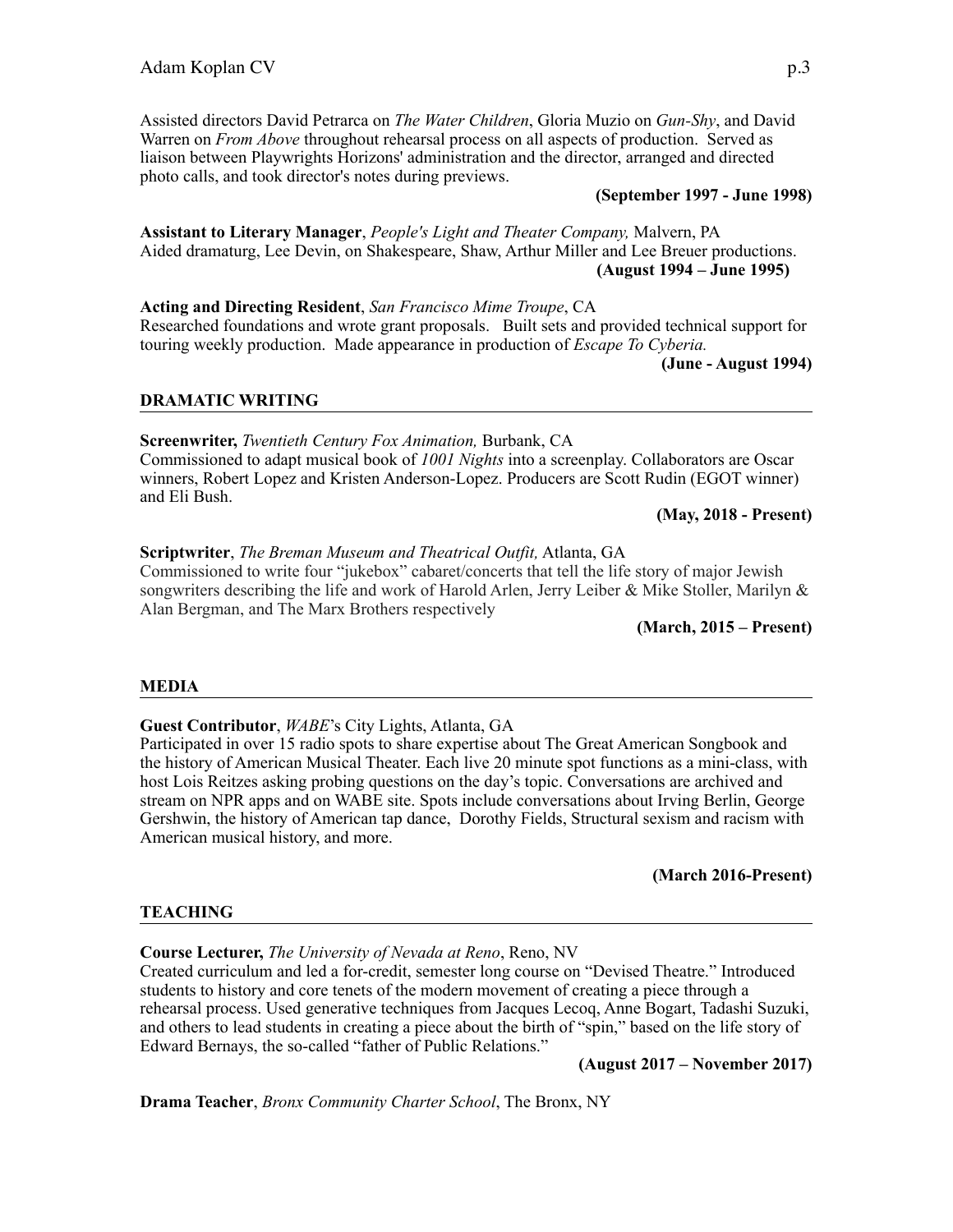Taught drama, imaginative play, dance, movement, and puppetry to kindergarten, first, and second grade classes. Coordinated seasonal arts festivals to share student work.

#### **(August 2008 - June 2010)**

#### **Teaching Artist**, *The Dreamyard Project*, New York, NY

Taught drama bi-weekly to classes in Harlem and The Bronx during yearlong residencies. Designed curricula to reinforce the classroom teachers' goals using drama techniques and exercises. Organized and directed student-written scenes, including work that has been invited to Julliard, Lehman College, and Sotheby's for festivals showcasing young artists. Experience with  $2<sup>nd</sup> - 11<sup>th</sup>$  grade.

# **(September 1997 - June 1999), (November 2002 – June 2007)**

**Facilitator-Trainer**, *The Dean's Office at Swarthmore College*, Swarthmore, PA Wrote and directed a show for Freshman orientation, seen by all incoming students. Trained the student actors of the show to use the material as conversation-starters about community, race, class, sexuality, sexual assault, and other sensitive issues likely to arise among college students.  **(August – September 2003, 2004)** 

**Teaching Artist**, W*orking Playground*, New York, NY Taught drama bi-weekly to forensics class in Far Rockaway, Queens. Led 9th graders in a series of writing exercises that culminated in a student-written courtroom drama.

#### **(December 2002 - June 2003)**

**Teaching Assistant**, *University of Washington School of Drama*, Seattle, WA Developed curriculum for intermediate level undergraduate acting class in Shakespeare and verse. Led exercises in speech and movement. Directed students in a production of *As You Like It*. **(December 2001 - April 2001)** 

**Teaching Artist**, *National Actors Theater*, New York, NY Prepared New York City Public School Students to see NAT's Broadway production of Emyln Williams' *Night Must Fall* through workshops with participatory exercises.

#### **(January 1999 - April 1999)**

**Instructor**, *The Westminster Schools Summer Theater Intensive,* Atlanta, GA Taught introductory acting class to 30 junior high and high school students. Introduced physical theater into program's curriculum.

**(June - July 1996)** 

**Teaching Assistant**, *Swarthmore College*, Swarthmore, PA Led exercises in acting, concentration, voice, and movement in "Introduction to the Theater" class.

**(September 94 - May 1995)** 

#### **PUBLICATIONS AND PRESENTATIONS**

**Presenter,** Conference entitled "Management and Marketing in the Arts", Art Academy Plovdiv, Plovdiv, Bulgaria

Presented lecture titled "The Evolving Marketing Strategy of The Flying Carpet Theatre" that outlined a change from a direct-to-consumer toward a business-to-business strategy around marketing. This evolved as our company became more focused on touring and partnering with co-producers. Lecture published in translation in Bulgarian journal.

**(November, 2015)**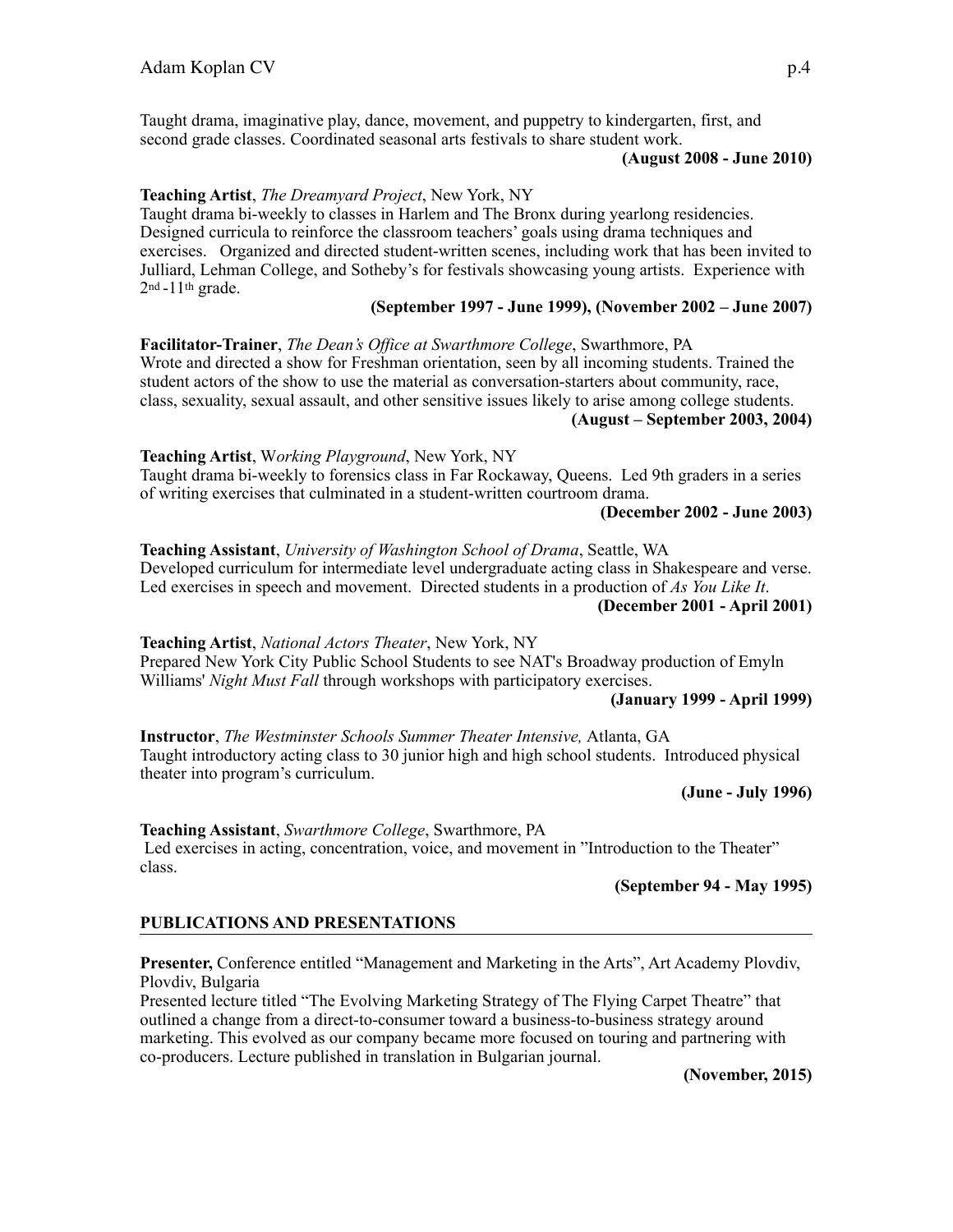**Book Reviewer,** *Digital Photography Review*, Seattle, WA Wrote over a dozen book reviews for DPReview, the largest photography review site on the Internet. Covered photographic technique, history of photography, and artist's monographs. **(November, 2010-October, 2014)** 

## **Book Reviewer,** *Publishers Weekly*, New York, NY

Wrote book reviews covering photography art-books and theatre history texts for weekly trade news magazine targeted at publishers, librarians, booksellers and literary agents.

**(October 2006-January 2008)** 

**Presenter**, Conference *entitled "Examining at Student Work,"* Mohonk Mountain Lodge, New Paltz, NY

Presented lecture that introduced a rubric for assessing acting and dramatic writing at the middleschool level.

#### **(January 2004)**

*[Both publications below deal with "Social Capital," a way of quantifying the ways in which a community is cohesive and functional. My contributions included an examination of indicators of civic participation, such as consistent attendance at theatrical performances.]* 

**Kreuter M.W., Lezin N.A., Young L., Koplan A. N**. *Social Capital: Evaluation Implications for Community Health Promotion*. World Health Organization Regional Publications. European Series. (92):439-62.

#### **(2001)**

**Kreuter M.W., Lezin N.A., Koplan A. N**. *National Level Assessment of Community Health Promotion Using Indicators of Social Capital*, prepared for WHO/EURO Working Group on Evaluating Health Promotion Approaches and Division of Adult and Community Health, National Center for Chronic Disease Prevention and Health Promotion, Centers for Disease Control and Prevention.

**(June 1995)** 

#### **PROFESSIONAL AFFILIATIONS**

**Member**, *Writers Guild of America East* Member of the union of writers that create content for motion pictures, television, news and digital media

 **(May 2018 - Present)** 

**Associate Artist**, *Theatrical Outfit, Atlanta, GA* Member of a group of affiliated theatre artists that work consistently at Theatrical Outfit. **(November 2017 - Present)** 

# **BOARD SERVICE , COMMUNITY ENGAGEMENT, VOLUNTEER LEADERSHIP**

**Board Member**, *The Breman Museum of Jewish Arts, History, and Culture,* Atlanta, GA Current Vice-Chair. Will serve 2-year term as chair beginning in 2020. As member of Executive Director Search Committee helped to interview, vet, and select candidates for ED position in nationwide search done in conjunction with Boardwalk Consulting. As member of Strategic Planning Committee helped to craft the long term strategic plan for the institution, including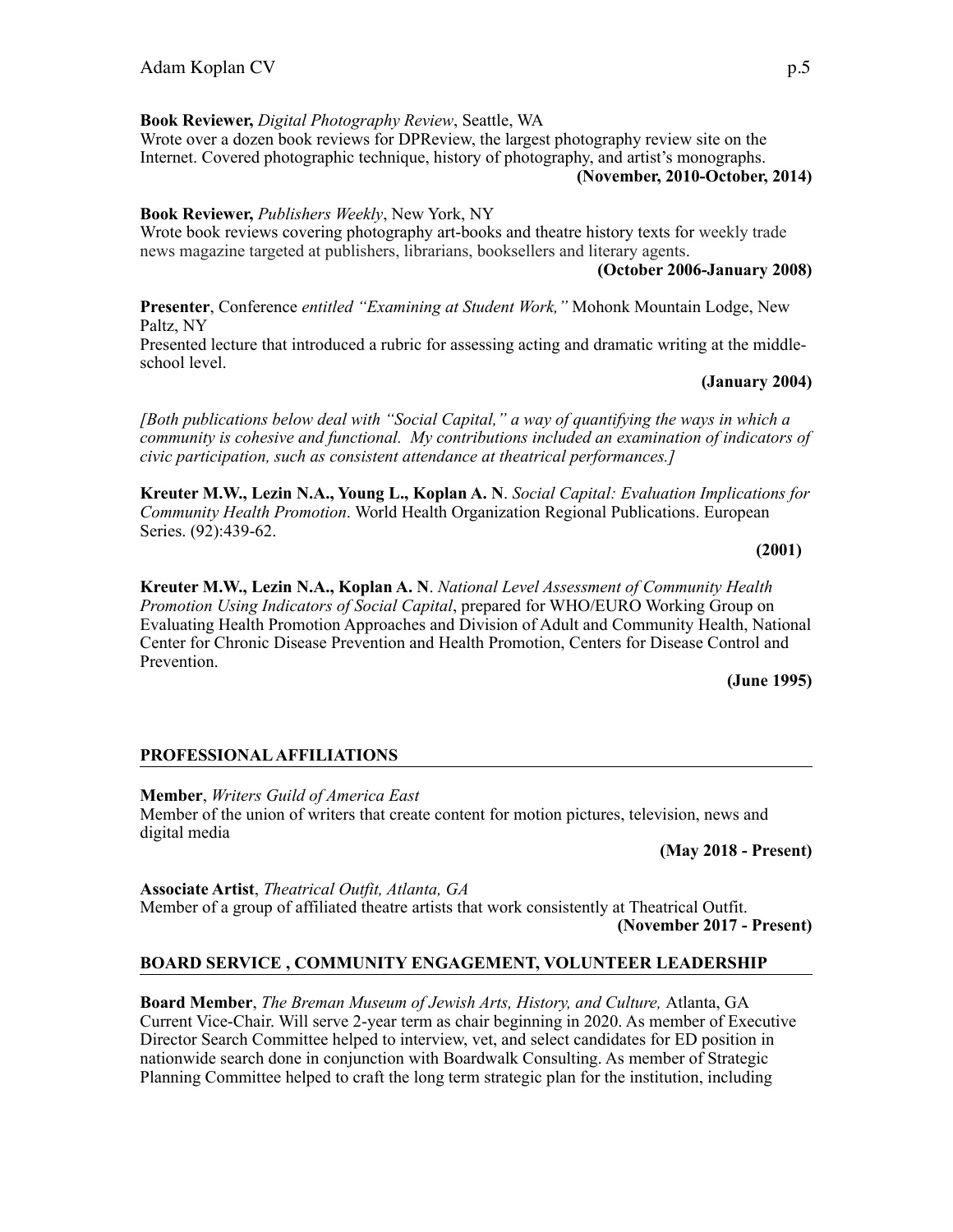personally writing key chapters in close collaboration with Terri Theisen Consulting. As member of the Executive Committee, advises and approves managerial and financial decisions.

 **(May 2017 - Present)** 

**Panelist**, *Queens Council for the Arts,* Queens, NY Reviewed, assessed and ranked grant proposals for civic funding. Met with panels and program administrators to discuss awards and funding amounts.

#### **(August 2014 – January 2016)**

## **EDUCATION AND TRAINING**

**University of Washington***, Master of Fine Arts in Stage Directing,* Seattle, WA *Directing:* Jon Jory, Mark Harrison,Val Curtis-Newton. *Acting*: Steve Pearson, Mark Jenkins. *Suzuki*: Robyn Hunt. *Alexander Technique:* Cathy Madden. *Voice and Speech:* Judith Shahn, Laura Worthen. *Design:* Bob Dahlstrom, Mary Louise Geiger, Deb Trout, Bill Forrester. *Workshops and classes while at UW*: Martin Benson, Bartlett Sher, Nikki Appino, Bob Goldsby, Drew Barr, Sharon Ott, Zelda Fischhandler, Bob Moss, Stephen Wadsworth, Allison Narver, Claire Bloom, Jane Alexander, K.J. Sanchez, Richard E.T. White, Libby Appel.

#### **(August 1999 - June 2002)**

**Peter Brook Directing Workshop***, The Intiman Theater*, Seattle, WA Intensive workshops led by Peter Brook and his company with a select group of young West Coast directors.

**(April 2001)** 

**Performing Mozart**, *Aspen Opera Theater Center,* Aspen, CO Summer-long intensive in the musical, dramaturgical, and acting issues in Mozart's operas (e.g. *Die Zauberflöte*, *Così fan tutte*, *Le Nozze di Figaro)*. Led by Ed Berkeley and Richard Bado. **(June - August 2000)** 

**Lincoln Center Directors Lab***, Lincoln Center*, New York, NY Workshops and classes in directing by Nicholas Hytner, Daniel Sullivan, Bob Crowley, Moises Kaufman, Anne Cattaneo, André Bishop, Jacques Lassalle, Andrei Serban, and Uta Hagen. **(May 1998)** 

#### **École Internationale de Théâtre Jacques Lecoq**, Paris, France

Intensive study in mime, physical theater, and acrobatics, as well as set, prop, mask, and costume construction with Jacques Lecoq and his staff.

#### **(October 1995 - June 1996)**

#### **Laboratoire des Etudes de Movement***,* Paris, France

Study of set, costume, mask, and prop construction with Jacques Lecoq and staff of architects, sculptors, and painters.

#### **(October 1995 - June 1996)**

**Swarthmore College**, Bachelor of Arts, Swarthmore, PA Graduated with Distinction, *Phi Beta Kappa,* with double-major in Theatre Studies and Religion. **(August 1991 - May 1995)** 

#### **ACADEMIC AWARDS**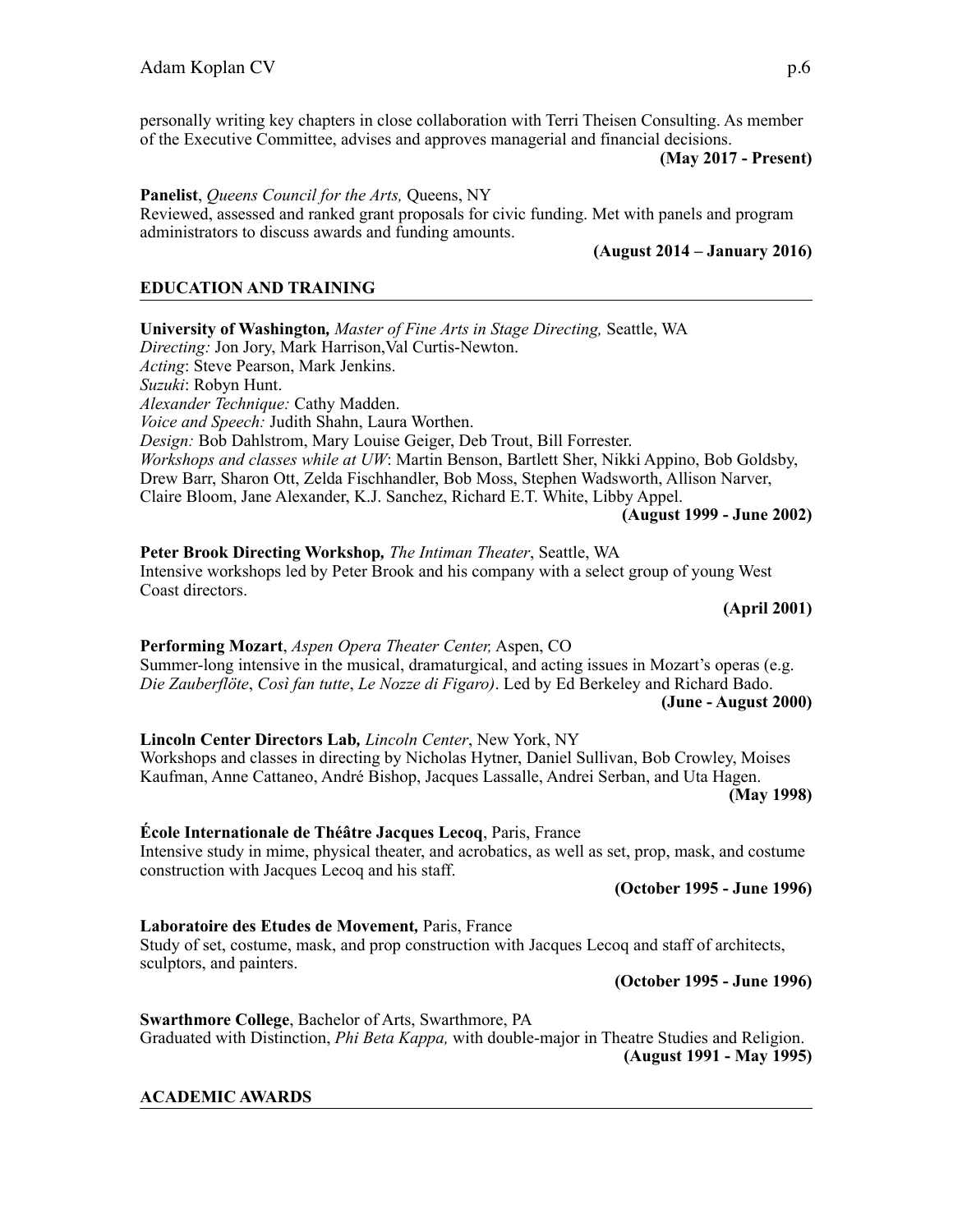| Crossett Fellowship, University of Washington, Seattle, WA                                                                                                                                                      |
|-----------------------------------------------------------------------------------------------------------------------------------------------------------------------------------------------------------------|
| Awarded annually for excellence in directing.<br>(1999, 2001)                                                                                                                                                   |
| Allen Prize, University of Washington, Seattle, WA<br>Awarded to University of Washington student for further professional development. Used to<br>support residency at Aspen Opera Theater Center.<br>(2000)   |
| Robert Moss Fellow, Playwrights Horizons, New York, NY<br>Given annually to one of the Playwrights Horizon Residents.<br>(1997)                                                                                 |
| Phi Beta Kappa, Swarthmore College, Swarthmore, PA<br>(1995)                                                                                                                                                    |
| Phi Beta Kappa Fellowship, Swarthmore College, Swarthmore, PA<br>Awarded to one member of the Swarthmore chapter of Phi Beta Kappa to pursue graduate<br>education. Used to fund Ecole Jacques Lecoq.<br>(1995) |
| Leedom Fellowship, Swarthmore College, Swarthmore, PA<br>Awarded to a Swarthmore Graduate for further education. Used to fund Ecole Jacques Lecoq.<br>(1995)                                                    |
| <b>Highest Grade</b> on undergraduate thesis entitled Sacred Games: The Theater of Jerzy Grotowski,<br>Eugenio Barba, and Joseph Chaikin.<br>(1995)                                                             |
| A. Edward Newton Library Prize, Swarthmore College, Swarthmore, PA<br>For collection of Dramatic Literature<br>(1994)                                                                                           |
| <b>LANGUAGES</b>                                                                                                                                                                                                |

Conversational French and Spanish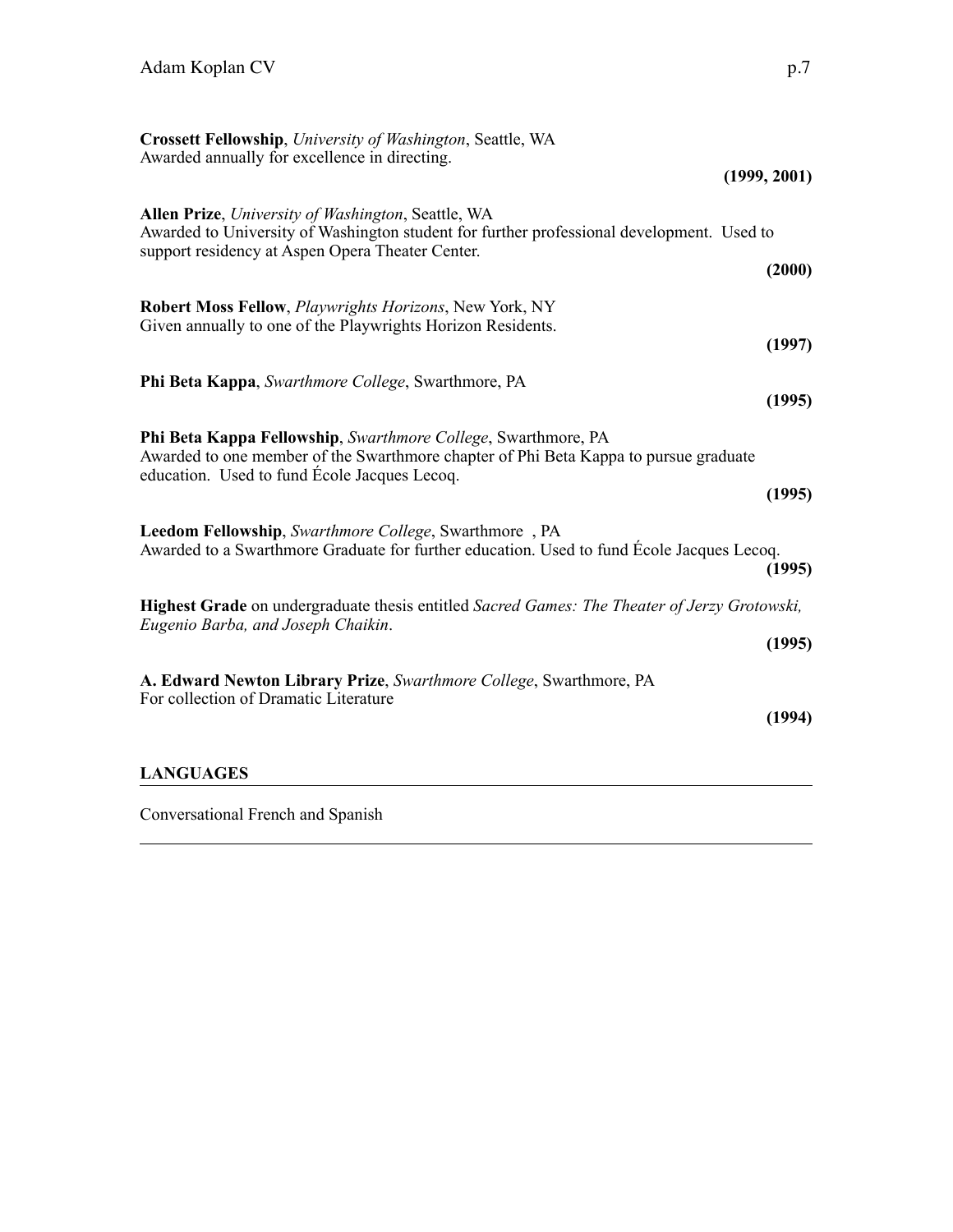# **DIRECTING Highlights**

#### *The Pitmen Painters* By Lee Hall

#### **2019:** THEATRICAL OUTFIT – ATLANTA, GA

*"Under the captivating and compelling direction of Adam Koplan (the founding artistic director of Flying Carpet Theatre, who previously collaborated on the Outfit's "The Dancing Handkerchief"), this "Pitmen Painters" is a marvelously crafted evocation of its particular time and place…" -Atlanta Journal Constitution* 

*"Exceptional production…outstanding cast…a triumph..." –Down South Today*

#### *Perfect Arrangement* By Topher Payne

**2018:** THEATRICAL OUTFIT – ATLANTA, GA

*"Superbly directed by Adam Koplan and wonderfully acted by a top-drawer ensemble at Theatrical Outfit, this is Payne's finest achievement to date. A sizzling and suspenseful entertainment…" -Atlanta Journal Constitution* 

*"Adam Koplan's direction is brisk, and the show moves quickly, with an hour-long first and second act. He also carefully navigates the tonal changes." "-ArtsATL* 

*\*\*Suzi Nominee for Best Production, Best Ensemble, Best Costume Design\*\**

#### *Alpin Hong: Chasing Chopin* By Alpin Hong and Adam Koplan

| 2018: | STRINGS MUSIC FESTIVAL, STEAMBOAT SPRINGS CO<br>DARKE CENTER FOR THE ARTS, GREENVILLE OH<br>THE GILMORE KEYBOARD FESTIVAL, KALAMAZOO MI                                                                                                 |
|-------|-----------------------------------------------------------------------------------------------------------------------------------------------------------------------------------------------------------------------------------------|
| 2017: | RICHARD & KAREN CARPENTER PERFORMING ARTS CENTER, LONG BEACH CA<br>THE VERN RIFFE CENTER FOR THE ARTS, PORTSMOUTH OH                                                                                                                    |
| 2016: | THE HERITAGE CENTER, DUBUQUE IO<br>LINCOLN CENTER EDUCATION, NEW YORK NY<br>THE GRAND OPERA HOUSE, OSHKOSH WI<br>NATIONAL OPERA CENTER NEW YORK, NY<br>HERITAGE CENTER THEATRE, GILLETTE WY                                             |
| 2015: | THE BALZER THEATRE AT HERREN'S - ATLANTA, GA<br><b>JASPER ARTS CENTER JASPER, IN</b><br>CENTER FOR THE ARTS CRESTED BUTTE, CO<br>MUSICAL INSTRUMENT MUSEUM - PHOENIX, AZ<br>DEL E. WEBB CENTER FOR THE PERFORMING ARTS - WICKENBURG, AZ |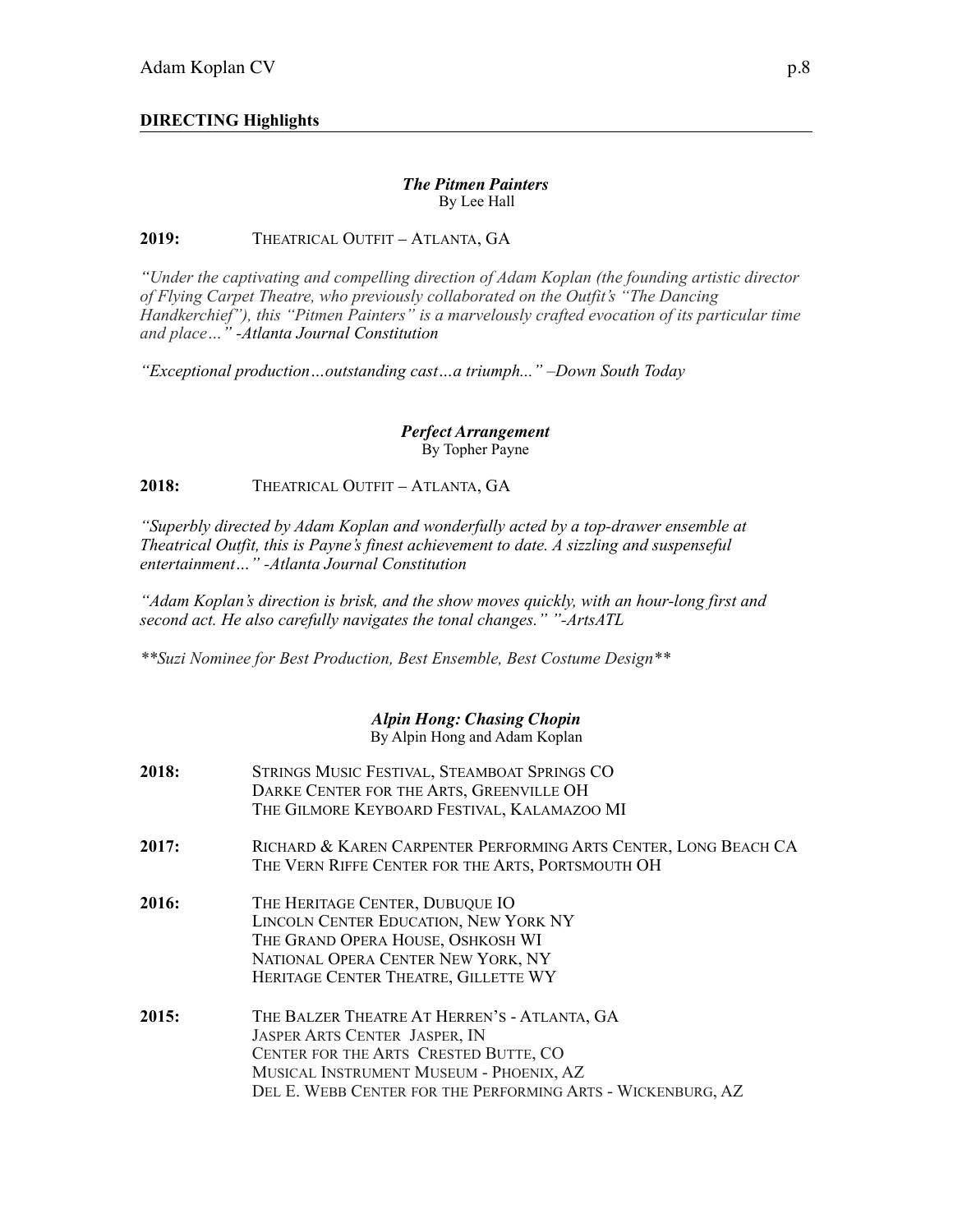# *The Dancing Handkerchief*

Book by Adam Koplan, Geoff Sobelle, & Robert Lopez, Music and Lyrics by Robert Lopez

2017: THEATRICAL OUTFIT – ATLANTA, GA **1999:** TODO CON NADA – NEW YORK, NY, NY

*"The fanciful and spirited Dancing Handkerchief magically delights…" – ArtsATL "Is it possible to gather small children, millennial parents and septuagenarians into a room and fill the space with joy?" – Down South Today*

*"The actors have a knack for making children laugh and audiences will fall under the show's spell."– The New York Times*

*\*\*Suzi Nominee for Best New Work for T.Y.A\*\** 

#### *1001 Nights: A Love Story About Loving Stories*

Music and Lyrics by Robert Lopez, Book by Adam Koplan and Robert Lopez

**2016:** THE ATLANTIC FOR KIDS, ATLANTIC THEATRE, NY, NY **2014:** CENTER FOR PUPPETRY ARTS – ATLANTA, GA

"CRITIC'S PICK. Mr. Koplan has nimbly directed the 70-minute production…The show's feminism feels 21st-century fresh." –*New York Times*

"Lights up any evening…a delightful work."-*Atlanta Journal Constitution* 

"Brings 'Frozen' fame and pitch-perfect fun to Puppetry Arts stage"-*ArtsATL*

"You will be mesmerized by the music and whisked away into a fantastical world"-*Channel 69, The CW* 

#### \*\***WINNER SUZI AWARD FOR EXCELLENCE IN THE ATLANTA THEATRE FOR BOTH OVERALL PRODUCTION & BEST ENSEMBLE FOR T.Y.A**.\*\*

#### *The Medicine Showdown*

By Topher Payne and Adam Koplan (additional songs by John Wright)

**2010:** X-FEST THEATRE FESTIVAL, S. ILLINOIS UNIVERSITY - EDWARDSVILLE, IL<br>2009: THE 14<sup>TH</sup> STREET PLAYHOUSE - ATLANTA. GA **2009:** THE 14TH STREET PLAYHOUSE - ATLANTA, GA

"A must-see! Brilliantly written, acted, and directed!"-*2X2 Project*

"Pitch-perfect re-creations of vaudeville and medicine show…just what the doctor ordered." - *Creative Loafing* 

"A local wonder…ferocious tap dancing and darn compelling sales pitches." –*Smith & Kraus Dramatist's Guild Report from the Regions*

"Go see it… A neat contemporary story." –*AM 1690* 

\*\*NAMED TOP TEN OF 2009, TOP TEN OF DECADE BY CREATIVE LOAFING.\*\*

*A Day In Dig Nation* By Michael McQuilken and Tommy Smith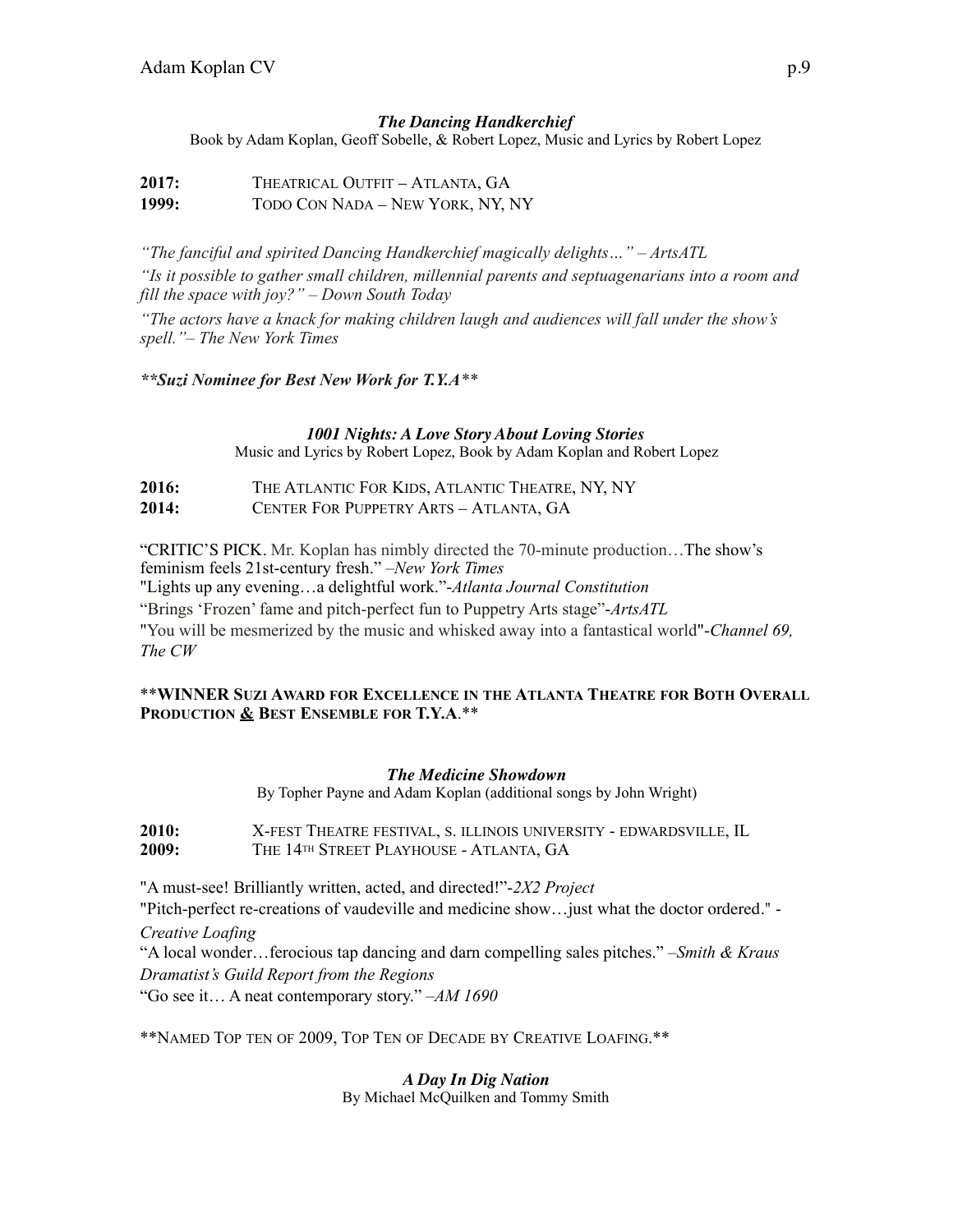| 2009: | MEKWEG THEATER-THE AMSTERDAM FRINGE FESTIVAL - AMSTERDAM                |
|-------|-------------------------------------------------------------------------|
| 2008: | DIVADLO NA PRADLE-THE PRAGUE INTERNATIONAL FRINGE THEATRE FESTIVAL      |
|       | $-$ Prague                                                              |
|       | PERFORMANCE SPACE 122 (PS 122)– NEW YORK CITY                           |
| 2007: | THE PLEASANCE THEATRE – EDINBURGH INTERNATIONAL FRINGE FESTIVAL         |
| 2006: | THE 78 <sup>TH</sup> STREET THEATRE LAB - NEW YORK CITY [CO-PRODUCTION] |

"\*\*\*\*\*" – *Three Weeks* "\*\*\*\*" – *The Metro* "Ingenious "– *The Stage* "Audacious"– *The Scotsman* "Voice Choice"– *The Village Voice* "A formidable work of art. The digital projections are brilliant. A riveting work." – *The Prague Post*

> *Extropia* Text By Michael McQuilken, Story by The Collaborator Ensemble

**2007:** THE PLEASANCE THEATRE – EDINBURGH INTERNATIONAL FRINGE FESTIVAL

"Physical Theatre at its Best!" – *Three Weeks* "Innovative and impeccably timed"– *The List* "Doubleplusgood marks" – *The Skinny Fest*

*Liliom* 

By Ferenc Molnar

**2006:** 7 STAGES – ATLANTA, GA

 "Marvelous . . .with images of delicate loveliness." – *Creative Loafing* "Critic's Pick" – *Creative Loafing* "Inventive" – *Atlanta Journal-Constitution* "Best Bet." – *Access Atlanta* 

# *The Mystery of Chung Ling Soo*

By Amy Boyce and Adam Koplan

| 2006: | THE PAVILION THEATRE - DUBLIN, IRELAND                            |
|-------|-------------------------------------------------------------------|
|       | THE CLONMEL JUNCTION FESTIVAL - CLONMEL, IRELAND                  |
| 2005: | 7 STAGES – ATLANTA, GA                                            |
|       | C VENUES - EDINBURGH INTERNATIONAL FRINGE FESTIVAL [CO-PRODUCTION |
|       | WITH 78TH STREET THEATRE LAB]                                     |

"\*\*\*\*\*" – *The Metro*

"\*\*\*\*\*" – *The Edinburgh Evening News*

"The Best Touring Production to Atlanta of 2005." – *Creative Loafing*

"A theatrical bonbon" – *Atlanta Journal-Constitution*

"Flying Carpet Theatre Company holds all the aces!" – *The Scotsman*